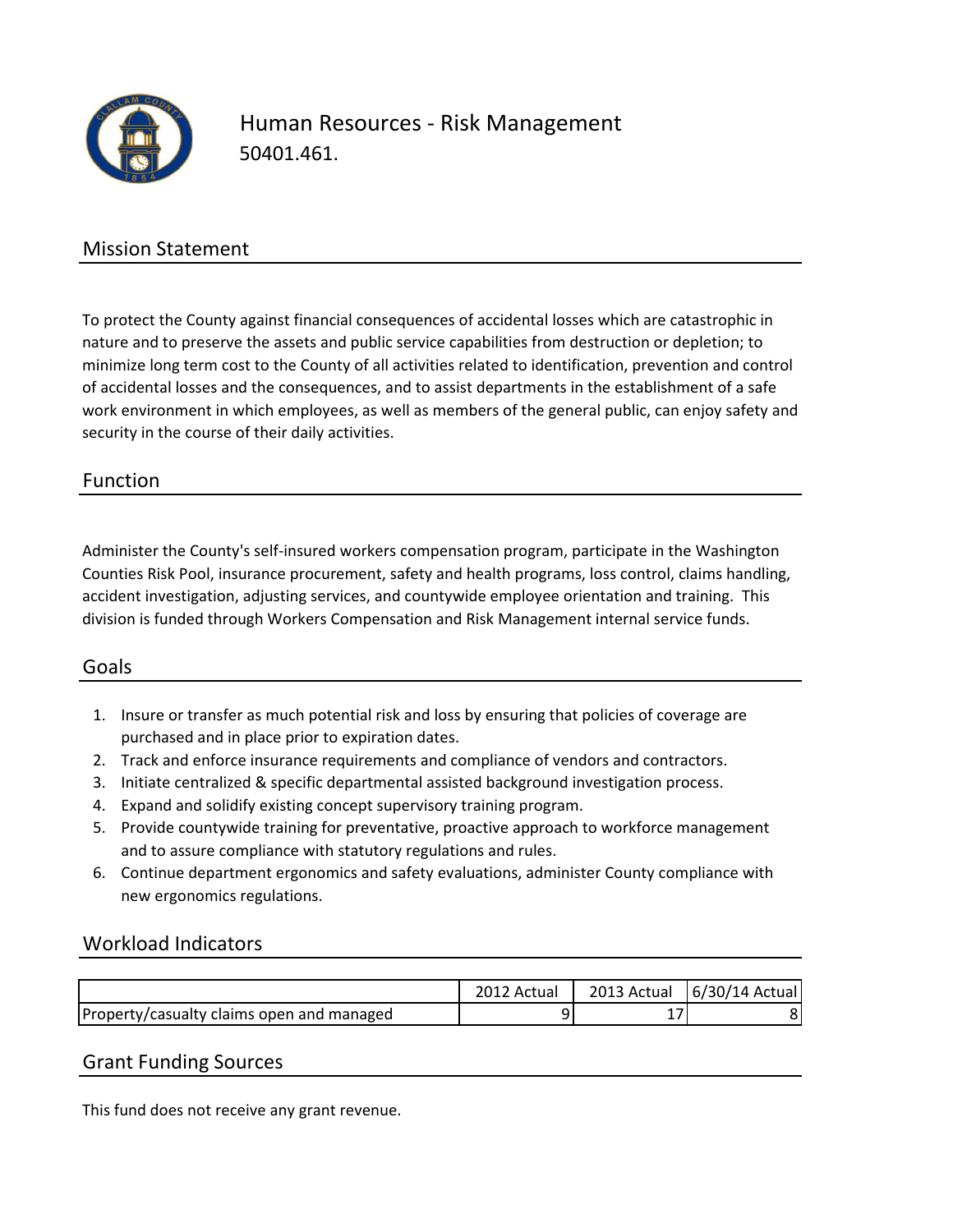### Revenues

|                                | 2012 Actual | 2013 Actual | 6/30/14 Actual | 2015 Budget |
|--------------------------------|-------------|-------------|----------------|-------------|
| <b>Beginning Fund Balance</b>  | 600,078     | 747,714     | 1,144,017      | 862,402     |
| <b>Taxes</b>                   |             |             |                |             |
| <b>Licenses and Permits</b>    |             |             |                |             |
| Intergovernmental Revenues     |             |             |                |             |
| Charges for Goods and Services |             | 1,074,742   | 848,976        | 859,794     |
| Fines and Forfeits             |             |             |                |             |
| Miscellaneous Revenues         | 1,074,777   |             |                |             |
| <b>Other Financing Sources</b> |             |             |                |             |
| Transfers In                   |             |             |                |             |
| Total                          | \$1,674,855 | \$1,822,456 | \$1,992,993    | \$1,722,196 |

# **Expenditures**

|                                        | 2012 Actual | 2013 Actual | 6/30/14 Actual | 2015 Budget |
|----------------------------------------|-------------|-------------|----------------|-------------|
| <b>Ending Fund Balance</b>             | 619,909     | 732,768     | 1,477,456      | 258,255     |
| <b>Salaries and Wages</b>              |             |             |                | 97,389      |
| Personnel Benefits                     |             |             |                | 31,617      |
| <b>Supplies</b>                        | 14,277      | 6,985       | 570            | 15,600      |
| <b>Other Services and Charges</b>      | 912,620     | 1,032,703   | 494,967        | 1,319,335   |
| <b>Intergovernmental Services</b>      |             |             |                |             |
| Capital Outlays                        |             |             |                |             |
| <b>Interfund Payments for Services</b> | 78,049      |             |                |             |
| <b>Transfers Out</b>                   | 50,000      | 50,000      | 20,000         |             |
| Total                                  | \$1,674,855 | \$1,822,456 | \$1,992,993    | \$1,722,196 |

# **Staffing**

|                              | 2012 Budget | 2013 Budget $ $ | 2014 Budget   2015 Budget |       |
|------------------------------|-------------|-----------------|---------------------------|-------|
| <b>Full Time Equivalents</b> | 0.00        | 0.00I           | 0.00                      | ا88.∡ |

FTEs redistributed between Human Resources, Risk Management & Workers Compensaton.